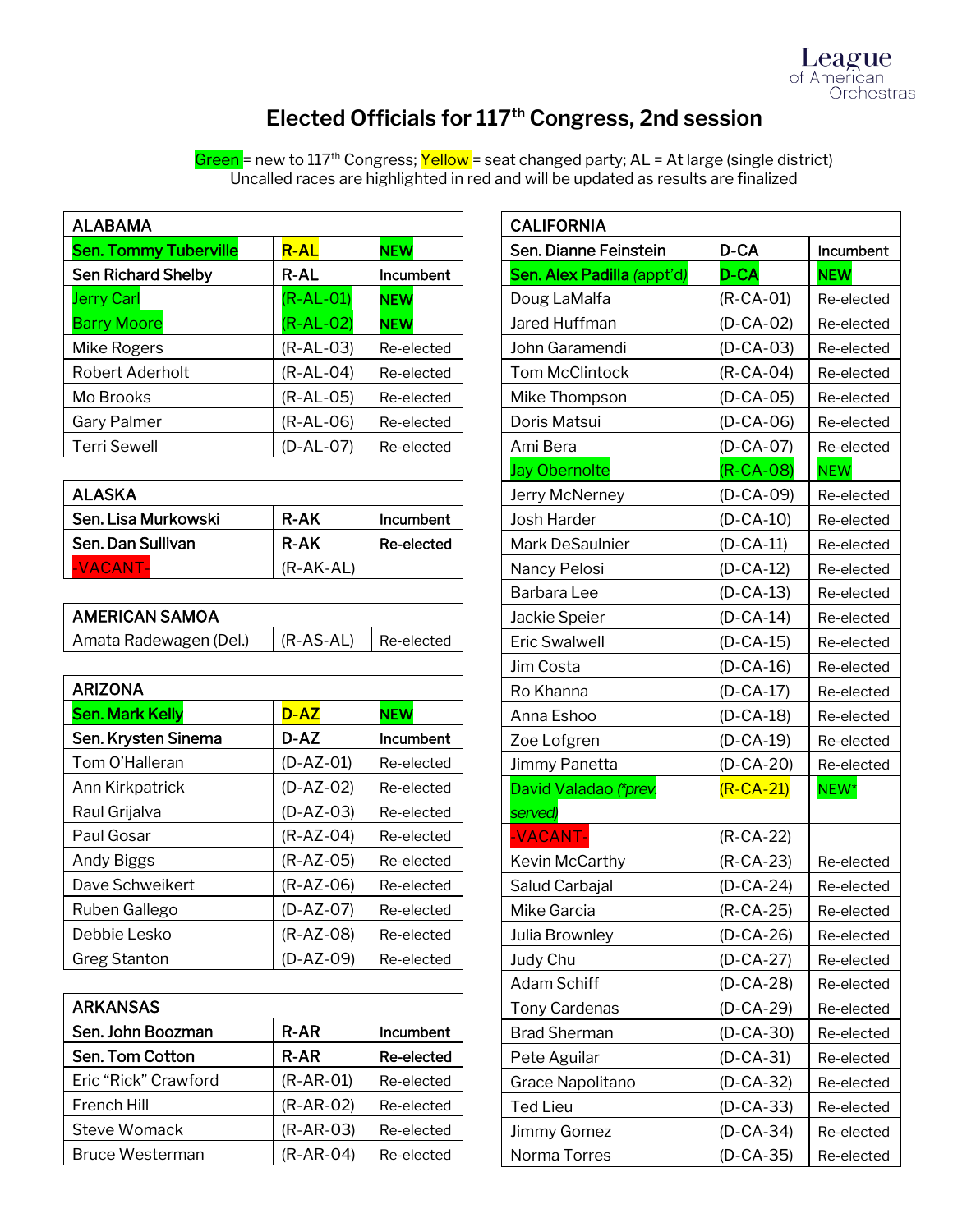| Raul Ruiz                   | $(D-CA-36)$     | Re-elected |
|-----------------------------|-----------------|------------|
| Karen Bass                  | $(D - CA - 37)$ | Re-elected |
| Linda Sanchez               | $(D-CA-38)$     | Re-elected |
| <b>Young Kim</b>            | $(R-CA-39)$     | <b>NEW</b> |
| Lucille Roybal-Allard       | (D-CA-40)       | Re-elected |
| Mark Takano                 | $(D-CA-41)$     | Re-elected |
| Ken Calvert                 | (R-CA-42)       | Re-elected |
| Maxine Waters               | (D-CA-43)       | Re-elected |
| Nanette Barragan            | $(D-CA-44)$     | Re-elected |
| Katie Porter                | $(D-CA-45)$     | Re-elected |
| Luis Correa                 | $(D-CA-46)$     | Re-elected |
| Alan Lowenthal              | $(D-CA-47)$     | Re-elected |
| <b>Michelle Steel</b>       | $(R-CA-48)$     | <b>NEW</b> |
| Mike Levin                  | $(D-CA-49)$     | Re-elected |
| Darrell Issa (*prev served) | $(R-CA-50)$     | NEW*       |
| Juan Vargas                 | $(D-CA-51)$     | Re-elected |
| <b>Scott Peters</b>         | (D-CA-52)       | Re-elected |
| Sara Jacobs                 | $(D-CA-53)$     | <b>NEW</b> |

| <b>COLORADO</b>               |             |            |
|-------------------------------|-------------|------------|
| Sen. Michael Bennet           | D-CO        | Incumbent  |
| <b>Sen. John Hickenlooper</b> | D-CO        | <b>NEW</b> |
| Diana DeGette                 | $(D-CO-01)$ | Re-elected |
| Joe Neguse                    | $(D-CO-02)$ | Re-elected |
| Lauren Boebert                | $(R-CO-03)$ | <b>NEW</b> |
| Ken Buck                      | $(R-CO-04)$ | Re-elected |
| Doug Lamborn                  | $(R-CO-05)$ | Re-elected |
| Jason Crow                    | $(D-CO-06)$ | Re-elected |
| <b>Ed Perlmutter</b>          | (D-CO-07)   | Re-elected |

| <b>CONNECTICUT</b>      |             |            |
|-------------------------|-------------|------------|
| Sen. Richard Blumenthal | D-CT        | Incumbent  |
| Sen. Christopher Murphy | D-CT        | Incumbent  |
| John Larson             | $(D-CT-01)$ | Re-elected |
| Joe Courtney            | $(D-CT-02)$ | Re-elected |
| Rosa DeLauro            | $(D-CT-03)$ | Re-elected |
| James Himes             | $(D-CT-04)$ | Re-elected |
| Jahana Hayes            | $(D-CT-05)$ | Re-elected |

| <b>DELAWARE</b>        |             |            |
|------------------------|-------------|------------|
| Sen. Thomas Carper     | D-DE        | Incumbent  |
| Sen. Christopher Coons | D-DF        | Re-elected |
| Lisa Blunt Rochester   | $(D-DE-AL)$ | Re-elected |

| DISTRICT OF COLUMBIA         |             |            |
|------------------------------|-------------|------------|
| <b>Fleanor Holmes Norton</b> | $(D-DC-AL)$ | Re-elected |
| (Del.)                       |             |            |

| <b>FLORIDA</b>              |              |            |
|-----------------------------|--------------|------------|
| Sen. Marco Rubio            | R-FL         | Incumbent  |
| <b>Sen. Rick Scott</b>      | $R$ -FL      | Incumbent  |
| <b>Matt Gaetz</b>           | $(R$ -FL-01) | Re-elected |
| Neal Dunn                   | $(R$ -FL-02) | Re-elected |
| <b>Kat Cammack</b>          | $(R$ -FL-03) | <b>NEW</b> |
| John Rutherford             | $(R$ -FL-04) | Re-elected |
| Al Lawson                   | $(D-FL-05)$  | Re-elected |
| <b>Michael Waltz</b>        | $(R$ -FL-06) | Re-elected |
| Stephanie Murphy            | $(D-FL-O7)$  | Re-elected |
| <b>Bill Posey</b>           | $(R$ -FL-08) | Re-elected |
| Darren Soto                 | $(D-FL-O9)$  | Re-elected |
| Val Demings                 | $(D-FL-10)$  | Re-elected |
| Daniel Webster              | $(R$ -FL-11) | Re-elected |
| <b>Gus Bilirakis</b>        | $(R$ -FL-12) | Re-elected |
| <b>Charlie Crist</b>        | $(D-FL-13)$  | Re-elected |
| Kathy Castor                | $(D$ -FL-14) | Re-elected |
| <b>Scott Franklin</b>       | $(R$ -FL-15) | <b>NEW</b> |
| Vern Buchanan               | $(R$ -FL-16) | Re-elected |
| <b>Greg Steube</b>          | $(R$ -FL-17) | Re-elected |
| <b>Brian Mast</b>           | $(R$ -FL-18) | Re-elected |
| <b>Byron Donalds</b>        | $(R$ -FL-19) | <b>NEW</b> |
| <b>Sheila Cherfilus-</b>    | $(D-FL-20)$  | <b>NEW</b> |
| <b>McCormick</b>            |              |            |
| Lois Frankel                | $(D-FL-21)$  | Re-elected |
| <b>Ted Deutch</b>           | $(D-FL-22)$  | Re-elected |
| Debbie Wasserman            | $(D-FL-23)$  | Re-elected |
| Schultz                     |              |            |
| Frederica Wilson            | $(D-FL-24)$  | Re-elected |
| Mario Diaz-Balart           | $(R$ -FL-25) | Re-elected |
| <b>Carlos Gimenez</b>       | $(R$ -FL-26) | <b>NEW</b> |
| <b>Maria Elvira Salazar</b> | $(R$ -FL-27) | <b>NEW</b> |

| <b>GEORGIA</b>              |             |            |
|-----------------------------|-------------|------------|
| <b>Sen. Raphael Warnock</b> | D-GA        | <b>NEW</b> |
| <b>Sen. Jon Ossoff</b>      | D-GA        | <b>NEW</b> |
| <b>Buddy Carter</b>         | $(R-GA-01)$ | Re-elected |
| Sanford Bishop, Jr.         | $(D-GA-02)$ | Re-elected |
| Drew Ferguson               | $(R-GA-03)$ | Re-elected |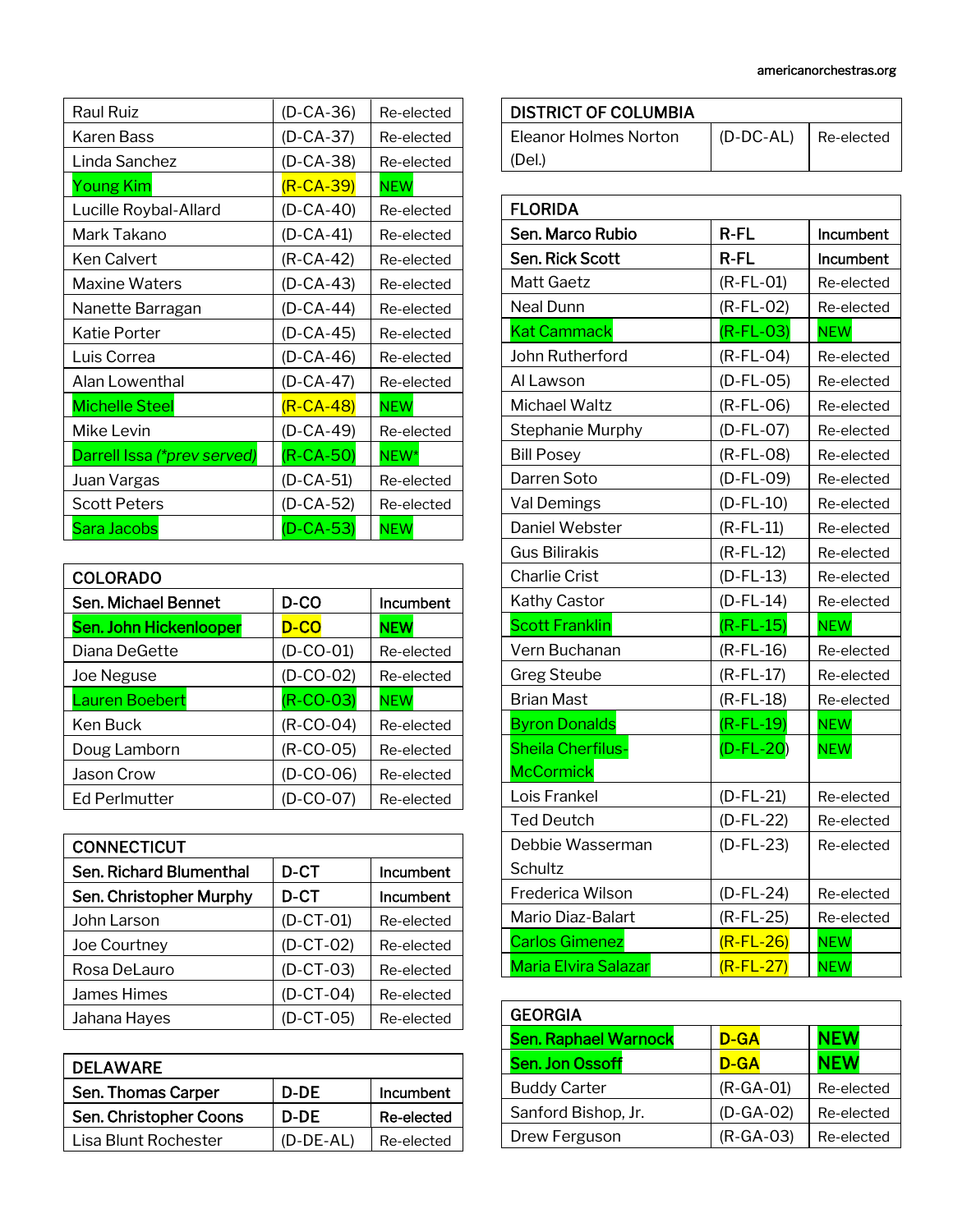| Hank Johnson, Jr.             | $(D-GA-04)$ | Re-elected |
|-------------------------------|-------------|------------|
| Nikema Williams               | $(D-GA-OS)$ | <b>NEW</b> |
| Lucy McBath                   | $(D-GA-06)$ | Re-elected |
| <b>Carolyn Bourdeaux</b>      | $(D-GA-07)$ | <b>NEW</b> |
| <b>Austin Scott</b>           | $(R-GA-08)$ | Re-elected |
| <b>Andrew Clyde</b>           | $(R-GA-09)$ | <b>NEW</b> |
| Jody Hice                     | $(R-GA-10)$ | Re-elected |
| <b>Barry Loudermilk</b>       | $(R-GA-11)$ | Re-elected |
| <b>Rick Allen</b>             | $(R-GA-12)$ | Re-elected |
| David Scott                   | $(D-GA-13)$ | Re-elected |
| <b>Marjorie Taylor Greene</b> | $(R-GA-14)$ | <b>NEW</b> |

| GUAM                     |           |            |
|--------------------------|-----------|------------|
| Michael F.Q. San Nicolas | (D-GU-AL) | Re-elected |
| (Del.)                   |           |            |

| <b>HAWAII</b>     |             |            |
|-------------------|-------------|------------|
| Sen. Mazie Hirono | D-HI        | Incumbent  |
| Sen. Brian Schatz | D-HI        | Incumbent  |
| Ed Case           | $(D-HI-01)$ | Re-elected |
| Kai Kahelel       | $(D-HI-02)$ | NF W       |

| <b>IDAHO</b>     |              |            |
|------------------|--------------|------------|
| Sen. Mike Crapo  | R-ID         | Incumbent  |
| Sen. James Risch | <b>R-ID</b>  | Re-elected |
| Ross Fulcher     | $(R$ -ID-01) | Re-elected |
| Mike Simpson     | $(R$ -ID-02) | Re-elected |

| <b>ILLINOIS</b>          |             |            |
|--------------------------|-------------|------------|
| Sen. Tammy Duckworth     | D-IL        | Incumbent  |
| Sen. Richard Durbin      | D-IL        | Re-elected |
| <b>Bobby Rush</b>        | $(D-IL-O1)$ | Re-elected |
| Robin Kelly              | $(D-IL-02)$ | Re-elected |
| Marie Newman             | $(D-IL-03)$ | <b>NEW</b> |
| Chuy Garcia              | $(D-IL-O4)$ | Re-elected |
| Mike Quigley             | $(D-IL-05)$ | Re-elected |
| Sean Casten              | $(D-IL-06)$ | Re-elected |
| Danny Davis              | $(D-IL-O7)$ | Re-elected |
| Raja Krishnamoorthi      | $(D-IL-08)$ | Re-elected |
| Jan Schakowsky           | $(D-IL-09)$ | Re-elected |
| <b>Bradley Schneider</b> | $(D-IL-10)$ | Re-elected |
| <b>Bill Foster</b>       | $(D-IL-11)$ | Re-elected |
| Mike Bost                | (R-IL-12)   | Re-elected |

| Rodney Davis        | $(R-IL-13)$ | Re-elected |
|---------------------|-------------|------------|
| Lauren Underwood    | $(D-IL-14)$ | Re-elected |
| <b>Mary Miller</b>  | $(R-IL-15)$ | <b>NEW</b> |
| Adam Kinzinger      | $(R-IL-16)$ | Re-elected |
| <b>Cheri Bustos</b> | $(D-IL-17)$ | Re-elected |
| Darin LaHood        | $(R-IL-18)$ | Re-elected |

| <b>INDIANA</b>            |             |            |
|---------------------------|-------------|------------|
| Sen. Mike Braun           | R-IN        | Incumbent  |
| Sen. Todd Young           | <b>R-IN</b> | Incumbent  |
| <b>Frank Mrvan</b>        | $(D-IN-O1)$ | <b>NEW</b> |
| Jackie Walorski           | $(R-IN-O2)$ | Re-elected |
| Jim Banks                 | $(R-IN-03)$ | Re-elected |
| Jim Baird                 | $(R-IN-04)$ | Re-elected |
| <b>Victoria Spartz</b>    | $(R-IN-O5)$ | <b>NEW</b> |
| Greg Pence                | $(R-IN-06)$ | Re-elected |
| André Carson              | $(D-IN-O7)$ | Re-elected |
| Larry Bucshon             | $(R-IN-08)$ | Re-elected |
| <b>Trey Hollingsworth</b> | $(R-IN-09)$ | Re-elected |

| <b>IOWA</b>                     |              |            |
|---------------------------------|--------------|------------|
| Sen. Joni Ernst                 | R-IA         | Re-elected |
| Sen. Chuck Grassley             | $R-IA$       | Incumbent  |
| <b>Ashley Hinson</b>            | $(R$ -IA-01) | <b>NEW</b> |
| <b>Mariannette Miller-Meeks</b> | $(R$ -IA-02) | <b>NEW</b> |
| Cindy Axne                      | $(D-IA-03)$  | Re-elected |
| <b>Randy Feenstra</b>           | $(R$ -IA-04) | <b>NFW</b> |

| <b>KANSAS</b>              |             |            |
|----------------------------|-------------|------------|
| Sen. Jerry Moran           | <b>R-KS</b> | Incumbent  |
| <b>Sen. Roger Marshall</b> | <b>R-KS</b> | NEW*       |
| (*former Rep)              |             |            |
| <b>Tracey Mann</b>         | $(R-KS-01)$ | <b>NEW</b> |
| <b>Jake LaTurner</b>       | $(R-KS-02)$ | <b>NEW</b> |
| <b>Sharice Davids</b>      | $(D-KS-03)$ | Re-elected |
| <b>Ron Estes</b>           | $(R-KS-04)$ | Re-elected |

| <b>KENTUCKY</b>      |             |            |
|----------------------|-------------|------------|
| Sen. Mitch McConnell | R-KY        | Re-elected |
| Sen. Rand Paul       | <b>R-KY</b> | Incumbent  |
| James Comer          | $(R-KY-01)$ | Re-elected |
| <b>Brett Guthrie</b> | $(R-KY-02)$ | Re-elected |
| John Yarmuth         | $(D-KY-03)$ | Re-elected |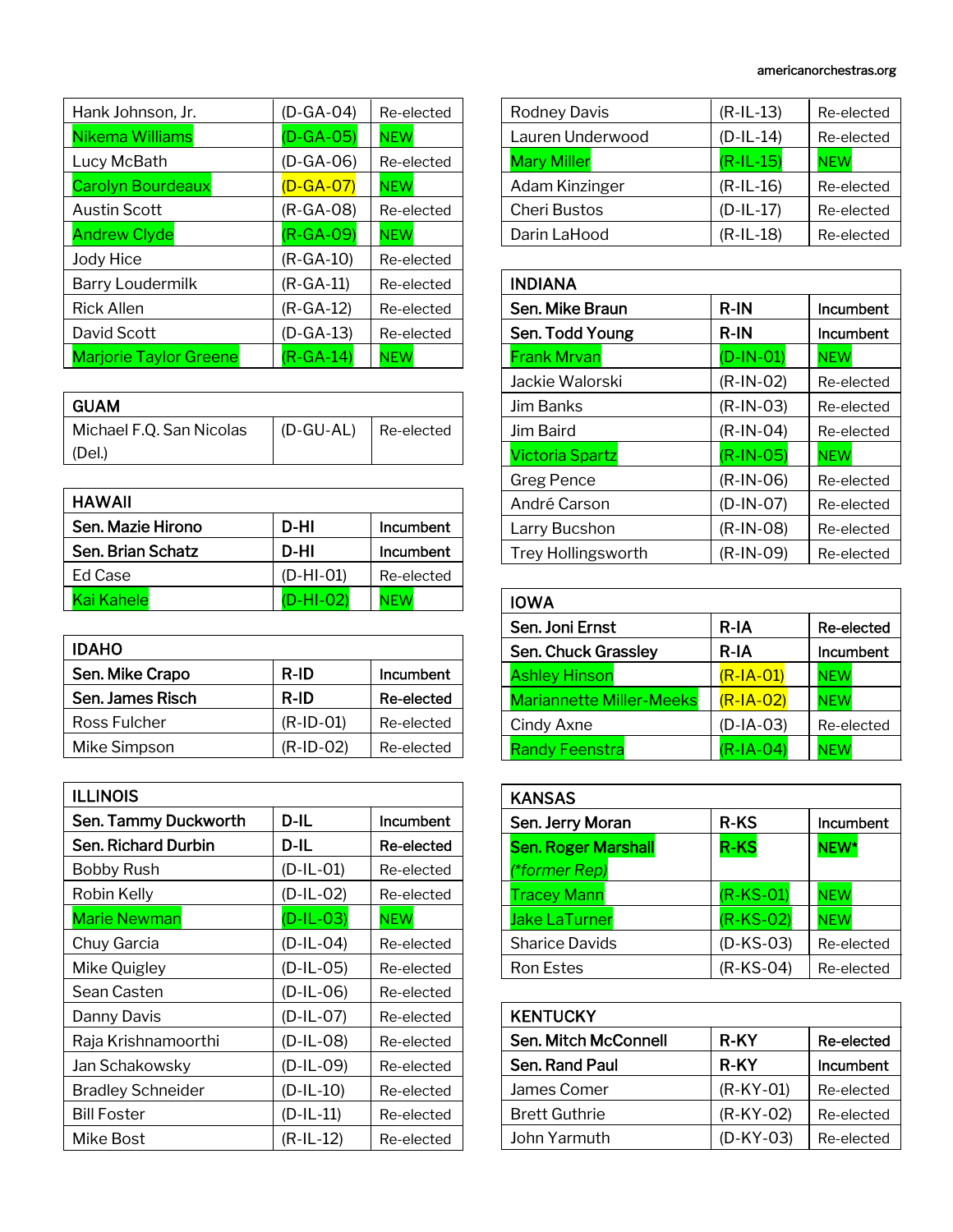| Thomas Massie        | $(R-KY-04)$ | Re-elected |
|----------------------|-------------|------------|
| <b>Harold Rogers</b> | $(R-KY-05)$ | Re-elected |
| Andy Barr            | $(R-KY-06)$ | Re-elected |

| <b>LOUISIANA</b>     |             |            |
|----------------------|-------------|------------|
| Sen. Bill Cassidy    | R-LA        | Re-elected |
| Sen. John Kennedy    | R-LA        | Incumbent  |
| <b>Steve Scalise</b> | $(R-LA-01)$ | Re-elected |
| <b>Troy Carter</b>   | $(D-LA-02)$ | <b>NEW</b> |
| Clay Higgins         | $(R-LA-03)$ | Re-elected |
| Mike Johnson         | $(R-LA-04)$ | Re-elected |
| <b>Julia Letlow</b>  | $(R-LA-05)$ | <b>NEW</b> |
| <b>Garret Graves</b> | $(R-LA-06)$ | Re-elected |

| <b>MAINE</b>              |             |            |
|---------------------------|-------------|------------|
| <b>Sen. Susan Collins</b> | <b>R-ME</b> | Re-elected |
| Sen. Angus King           | I-ME        | Incumbent  |
| <b>Chellie Pingree</b>    | $(D-ME-01)$ | Re-elected |
| Jared Golden              | $(D-ME-02)$ | Re-elected |

| <b>MARYLAND</b>       |             |            |
|-----------------------|-------------|------------|
| Sen. Ben Cardin       | D-MD        | Incumbent  |
| Sen. Chris Van Hollen | D-MD        | Incumbent  |
| <b>Andy Harris</b>    | $(R-MD-01)$ | Re-elected |
| C. A. Dutch           | $(D-MD-02)$ | Re-elected |
| Ruppersberger         |             |            |
| John Sarbanes         | $(D-MD-03)$ | Re-elected |
| <b>Anthony Brown</b>  | $(D-MD-04)$ | Re-elected |
| Steny Hoyer           | $(D-MD-05)$ | Re-elected |
| David Trone           | (D-MD-06)   | Re-elected |
| Kweisi Mfume (*spec.  | $(D-MD-07)$ | Re-        |
| elect, prev served)   |             | elected*   |
| Jamie Raskin          | (D-MD-08)   | Re-elected |

| <b>MASSACHUSETTS</b>    |             |            |
|-------------------------|-------------|------------|
| Sen. Edward Markey      | D-MA        | Re-elected |
| Sen. Elizabeth Warren   | D-MA        | Incumbent  |
| <b>Richard Neal</b>     | $(D-MA-01)$ | Re-elected |
| James McGovern          | $(D-MA-02)$ | Re-elected |
| Lori Trahan             | $(D-MA-03)$ | Re-elected |
| <b>Jake Auchincloss</b> | $(D-MA-04)$ | <b>NEW</b> |
| Katherine Clark         | $(D-MA-05)$ | Re-elected |
| Seth Moulton            | $(D-MA-06)$ | Re-elected |

|  | americanorchestras.org |
|--|------------------------|
|--|------------------------|

| Ayanna Pressley        | (D-MA-07)              | Re-elected |
|------------------------|------------------------|------------|
| Stephen Lynch          | $(D-MA-08)$ Re-elected |            |
| <b>William Keating</b> | $(D-MA-09)$ Re-elected |            |

| <b>MICHIGAN</b>      |             |            |
|----------------------|-------------|------------|
| Sen. Gary Peters     | D-MI        | Re-elected |
| Sen. Debbie Stabenow | D-MI        | Incumbent  |
| Jack Bergman         | $(R-MI-01)$ | Re-elected |
| Bill Huizenga        | (R-MI-02)   | Re-elected |
| <b>Peter Meijer</b>  | $(R-MI-03)$ | <b>NEW</b> |
| John Moolenaar       | $(R-MI-04)$ | Re-elected |
| Daniel Kildee        | $(D-MI-05)$ | Re-elected |
| <b>Fred Upton</b>    | $(R-MI-06)$ | Re-elected |
| Tim Walberg          | $(R-MI-07)$ | Re-elected |
| Elissa Slotkin       | $(D-MI-08)$ | Re-elected |
| Andy Levin           | $(D-MI-09)$ | Re-elected |
| Lisa McClain         | $(R-MI-10)$ | <b>NEW</b> |
| <b>Haley Stevens</b> | $(D-MI-11)$ | Re-elected |
| Debbie Dingell       | $(D-MI-12)$ | Re-elected |
| Rashida Tlaib        | $(D-MI-13)$ | Re-elected |
| Brenda Lawrence      | (D-MI-14)   | Re-elected |

| <b>MINNESOTA</b>          |             |            |
|---------------------------|-------------|------------|
| Sen. Amy Klobuchar        | D-MN        | Incumbent  |
| Sen. Tina Smith           | D-MN        | Re-elected |
| -VACANT-                  | $(R-MN-01)$ |            |
| Angie Craig               | $(D-MN-02)$ | Re-elected |
| Dean Phillips             | $(D-MN-03)$ | Re-elected |
| Betty McCollum            | $(D-MN-04)$ | Re-elected |
| Ilhan Omar                | $(D-MN-05)$ | Re-elected |
| <b>Tom Emmer</b>          | $(R-MN-06)$ | Re-elected |
| <b>Michelle Fischbach</b> | $(R-MN-07)$ | <b>NEW</b> |
| Pete Stauber              | $(R-MN-08)$ | Re-elected |

| <b>MISSISSIPPI</b>    |             |            |
|-----------------------|-------------|------------|
| Sen. Roger Wicker     | <b>R-MS</b> | Incumbent  |
| Sen. Cindy Hyde-Smith | <b>R-MS</b> | Re-elected |
| <b>Trent Kelly</b>    | $(R-MS-01)$ | Re-elected |
| Bennie Thompson       | $(D-MS-02)$ | Re-elected |
| <b>Michael Guest</b>  | $(R-MS-03)$ | Re-elected |
| Steven Palazzo        | $(R-MS-04)$ | Re-elected |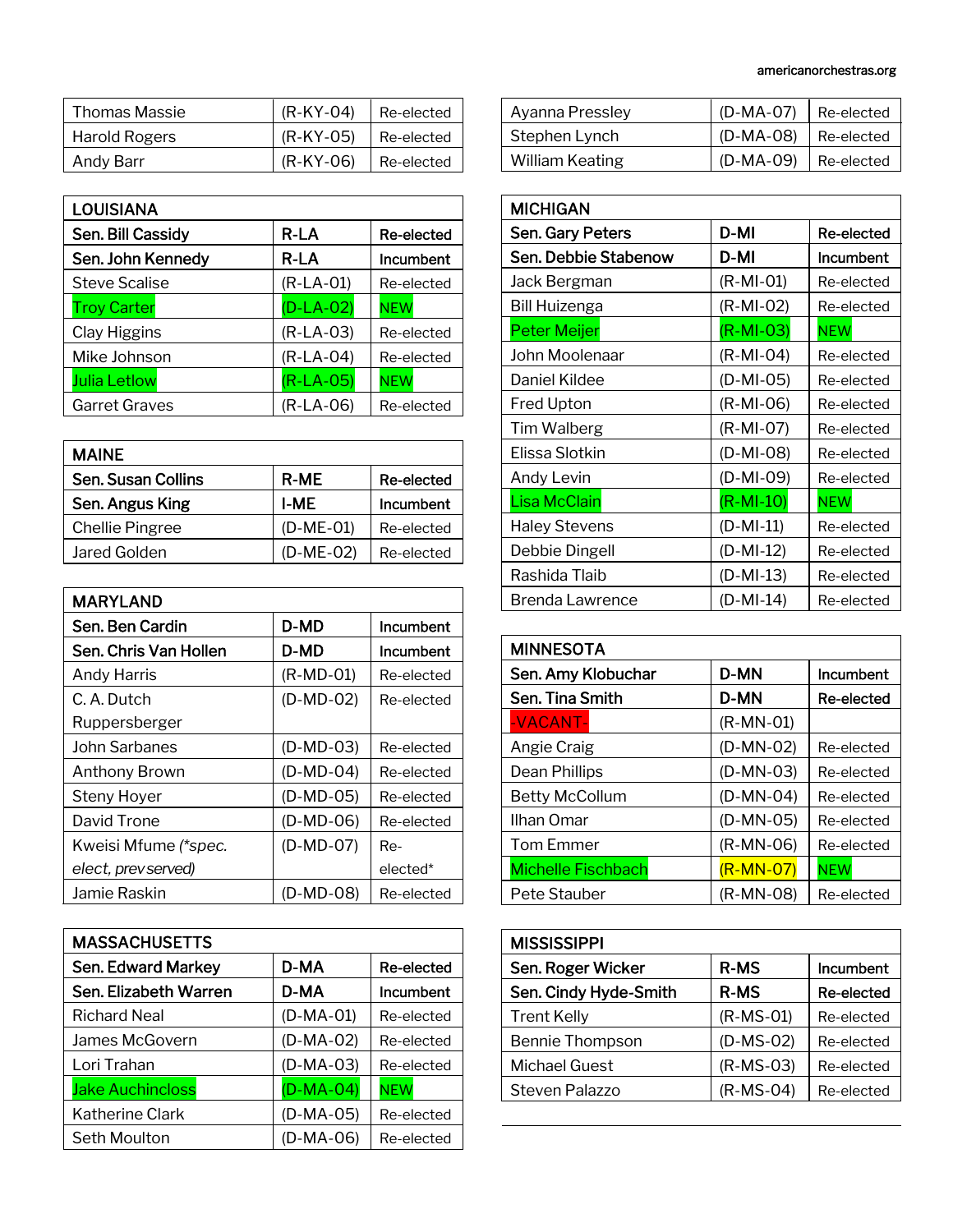| <b>MISSOURI</b>           |             |            |
|---------------------------|-------------|------------|
| Sen. Roy Blunt            | R-MO        | Incumbent  |
| Sen. Josh Hawley          | R-MO        | Incumbent  |
| <b>Cori Bush</b>          | $(D-MO-01)$ | <b>NEW</b> |
| Ann Wagner                | $(R-MO-02)$ | Re-elected |
| <b>Blaine Luetkemeyer</b> | $(R-MO-03)$ | Re-elected |
| Vicky Hartzler            | $(R-MO-04)$ | Re-elected |
| <b>Emanuel Cleaver</b>    | $(D-MO-05)$ | Re-elected |
| Sam Graves                | (R-MO-06)   | Re-elected |
| <b>Billy Long</b>         | $(R-MO-07)$ | Re-elected |
| <b>Jason Smith</b>        | (R-MO-08)   | Re-elected |

| <b>MONTANA</b>          |             |            |
|-------------------------|-------------|------------|
| <b>Sen Steve Daines</b> | <b>R-MT</b> | Re-elected |
| Sen. Jon Tester         | D-MT        | Incumbent  |
| <b>Matt Rosendale</b>   | $(R-MT-AL)$ |            |

| <b>R-NE</b> | Incumbent  |
|-------------|------------|
| <b>R-NE</b> | Re-elected |
| $(R-NE-01)$ |            |
| $(R-NE-02)$ | Re-elected |
| $(R-NE-03)$ | Re-elected |
|             |            |

| <b>NEVADA</b>          |             |            |
|------------------------|-------------|------------|
| Sen. Catherine Cortez- | <b>D-NV</b> | Incumbent  |
| Masto                  |             |            |
| Sen. Jacky Rosen       | <b>D-NV</b> | Incumbent  |
| Dina Titus             | $(D-NV-01)$ | Re-elected |
| Mark Amodei            | $(R-NV-02)$ | Re-elected |
| Susie Lee              | $(D-NV-03)$ | Re-elected |
| Steven Horsford        | $(D-NV-04)$ | Re-elected |

| <b>NEW HAMPSHIRE</b> |             |            |
|----------------------|-------------|------------|
| Sen. Margaret Wood   | <b>D-NH</b> | Incumbent  |
| Hassan               |             |            |
| Sen. Jeanne Shaheen  | D-NH        | Re-elected |
| Chris Pappas         | $(D-NH-01)$ | Re-elected |
| Ann Kuster           | (D-NH-02)   | Re-elected |

| <b>NEW JERSEY</b>    |      |            |
|----------------------|------|------------|
| Sen. Cory Booker     | D-NJ | Re-elected |
| Sen. Robert Menendez | D-NJ | Incumbent  |

| <b>Donald Norcross</b> | $(D-NJ-01)$ | Re-elected |
|------------------------|-------------|------------|
| Jeff Van Drew          | (D-NJ-02)   | Re-elected |
| Andy Kim               | $(D-NJ-03)$ | Re-elected |
| Chris Smith            | $(R-NJ-04)$ | Re-elected |
| Josh Gottheimer        | $(D-NJ-05)$ | Re-elected |
| Frank Pallone, Jr.     | $(D-NJ-06)$ | Re-elected |
| <b>Tom Malinowski</b>  | (D-NJ-07)   | Re-elected |
| Albio Sires            | $(D-NJ-08)$ | Re-elected |
| Bill Pascrell Jr.      | $(D-NJ-09)$ | Re-elected |
| Donald Payne Jr.       | $(D-NJ-10)$ | Re-elected |
| Mikie Sherrill         | $(D-NJ-11)$ | Re-elected |
| Bonnie Watson Coleman  | (D-NJ-12)   | Re-elected |

| <b>NEW MEXICO</b>             |             |            |
|-------------------------------|-------------|------------|
| Sen. Martin Heinrich          | <b>D-NM</b> | Incumbent  |
| Sen. Ben Ray Lujan            | <b>D-NM</b> | <b>NEW</b> |
| (former Rep)                  |             |            |
| <b>Melanie Ann Stansbury</b>  | $(D-NM-01)$ | <b>NEW</b> |
| <b>Yvette Herrell</b>         | $(R-NM-02)$ | <b>NEW</b> |
| <b>Teresa Leger Fernandez</b> | $(D-NM-03)$ | <b>NEW</b> |

| <b>NEW YORK</b>           |             |            |
|---------------------------|-------------|------------|
| Sen. Kirsten Gillibrand   | D-NY        | Incumbent  |
| Sen. Charles Schumer      | D-NY        | Incumbent  |
| Lee Zeldin                | $(R-NY-01)$ | Re-elected |
| <b>Andrew Garbarino</b>   | $(R-NY-02)$ | <b>NEW</b> |
| <b>Thomas Suozzi</b>      | $(D-NY-03)$ | Re-elected |
| Kathleen Rice             | $(D-NY-04)$ | Re-elected |
| <b>Gregory Meeks</b>      | $(D-NY-05)$ | Re-elected |
| Grace Meng                | $(D-NY-06)$ | Re-elected |
| Nydia Velazquez           | $(D-NY-07)$ | Re-elected |
| <b>Hakeem Jeffries</b>    | $(D-NY-08)$ | Re-elected |
| Yvette Clarke             | $(D-NY-09)$ | Re-elected |
| <b>Jerrold Nadler</b>     | $(D-NY-10)$ | Re-elected |
| <b>Nicole Malliotakis</b> | $(R-NY-11)$ | <b>NEW</b> |
| Carolyn Maloney           | $(D-NY-12)$ | Re-elected |
| Adriano Espaillat         | $(D-NY-13)$ | Re-elected |
| Alexandria Ocasio-Cortez  | $(D-NY-14)$ | Re-elected |
| <b>Ritchie Torres</b>     | $(D-NY-15)$ | <b>NEW</b> |
| <b>Jamaal Bowman</b>      | $(D-NY-16)$ | <b>NEW</b> |
| <b>Mondaire Jones</b>     | $(D-NY-17)$ | <b>NEW</b> |
| Sean Patrick Maloney      | $(D-NY-18)$ | Re-elected |
| Antonio Delgado           | $(D-NY-19)$ | Re-elected |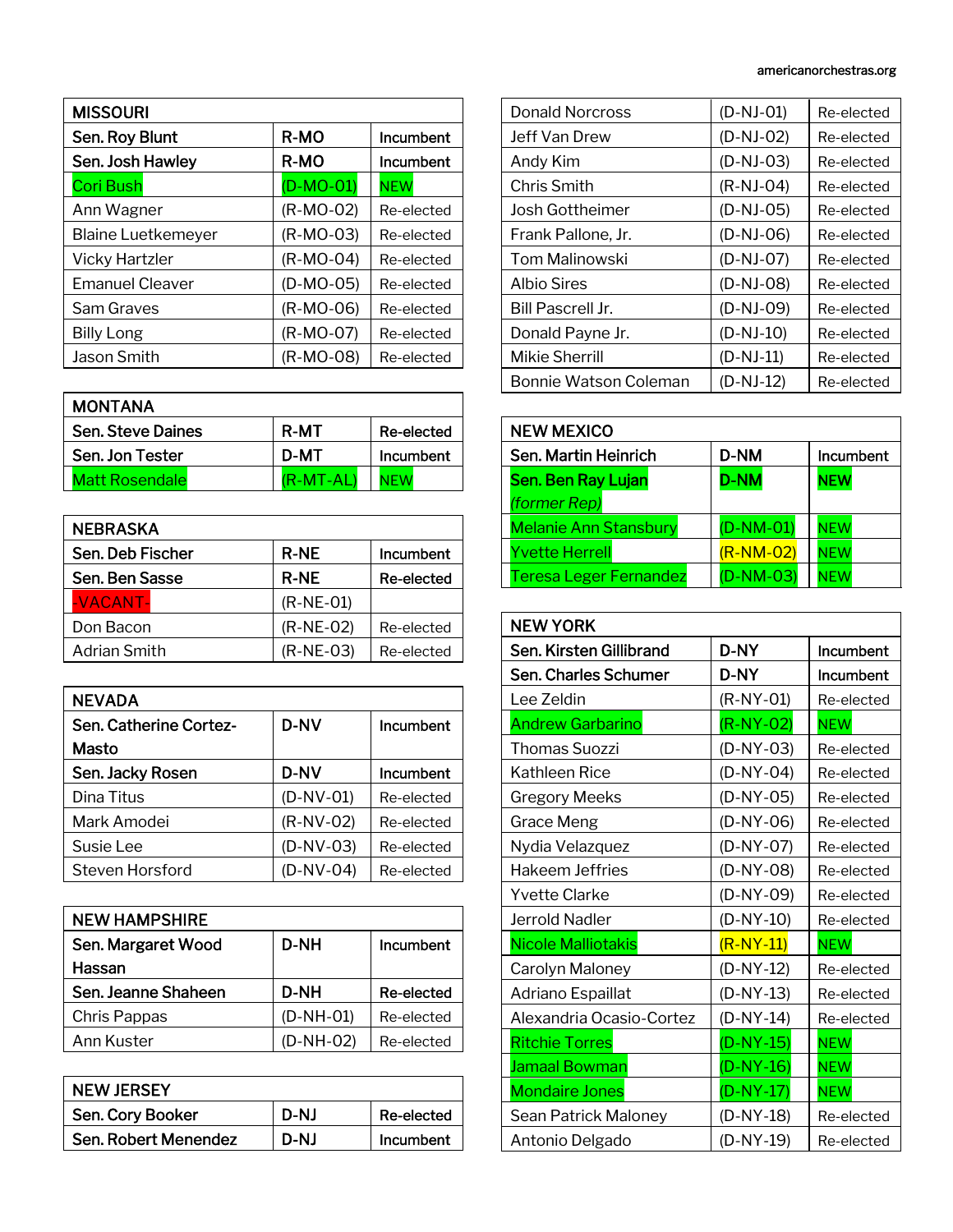| Paul Tonko                   | $(D-NY-20)$ | Re-elected |
|------------------------------|-------------|------------|
| Elise Stefanik               | $(R-NY-21)$ | Re-elected |
| Claudia Tenney (*prevserved) | $(R-NY-22)$ | $NEW*$     |
| Tom Reed                     | $(R-NY-23)$ | Re-elected |
| John Katko                   | $(R-NY-24)$ | Re-elected |
| Joseph Morelle               | $(D-NY-25)$ | Re-elected |
| <b>Brian Higgins</b>         | $(D-NY-26)$ | Re-elected |
| <b>Chris Jacobs</b>          | $(R-NY-27)$ | NEW        |

| <b>NORTH CAROLINA</b>   | *districts redrawn* |            |
|-------------------------|---------------------|------------|
| Sen. Richard Burr       | R-NC                | Incumbent  |
| Sen. Thom Tillis        | <b>R-NC</b>         | Re-elected |
| G.K. Butterfield        | $(D-NC-01)$         | Re-elected |
| Deborah Ross            | $(D-NC-02)$         | <b>NEW</b> |
| <b>Greg Murphy</b>      | $(R-NC-03)$         | <b>NEW</b> |
| David Price             | $(D-NC-04)$         | Re-elected |
| Virginia Foxx           | $(R-NC-05)$         | Re-elected |
| <b>Kathy Manning</b>    | $(D-NC-06)$         | <b>NEW</b> |
| David Rouzer            | $(R-NC-07)$         | Re-elected |
| Richard Hudson          | $(R-NC-08)$         | Re-elected |
| Dan Bishop              | $(R-NC-09)$         | Re-elected |
| Patrick T. McHenry      | $(R-NC-10)$         | Re-elected |
| <b>Madison Cawthorn</b> | $(R-NC-11)$         | <b>NEW</b> |
| Alma Adams              | $(D-NC-12)$         | Re-elected |
| Ted Budd                | (R-NC-13)           | Re-elected |

| <b>NORTH DAKOTA</b>    |             |            |
|------------------------|-------------|------------|
| Sen, Kevin Cramer      | <b>R-ND</b> | Incumbent  |
| Sen. John Hoeven       | <b>R-ND</b> | Incumbent  |
| <b>Kelly Armstrong</b> | $(R-ND-AL)$ | Re-elected |

| NORTHERN MARIANA ISLANDS |                              |  |
|--------------------------|------------------------------|--|
| Gregorio Sablan (Del.)   | $ $ (D-MP-AL) $ $ Re-elected |  |

| OHIO                |             |            |
|---------------------|-------------|------------|
| Sen. Sherrod Brown  | D-OH        | Incumbent  |
| Sen. Rob Portman    | <b>R-OH</b> | Incumbent  |
| Steve Chabot        | $(R-OH-O1)$ | Re-elected |
| Brad Wenstrup       | (R-OH-02)   | Re-elected |
| <b>Joyce Beatty</b> | $(D-OH-03)$ | Re-elected |
| Jim Jordan          | $(R-OH-O4)$ | Re-elected |
| Robert Latta        | $(R-OH-05)$ | Re-elected |
| <b>Bill Johnson</b> | $(R-OH-06)$ | Re-elected |

| <b>Bob Gibbs</b>        | (R-OH-07)   | Re-elected |
|-------------------------|-------------|------------|
| Warren Davidson         | $(R-OH-08)$ | Re-elected |
| Marcy Kaptur            | $(D-OH-O9)$ | Re-elected |
| Michael Turner          | $(R-OH-10)$ | Re-elected |
| <b>Shontel Brown</b>    | $(D-OH-11)$ | <b>NEW</b> |
| <b>Troy Balderson</b>   | $(R-OH-12)$ | Re-elected |
| Tim Ryan                | $(D-OH-13)$ | Re-elected |
| David Joyce             | $(R-OH-14)$ | Re-elected |
| <b>Mike Carey</b>       | $(R-OH-15)$ | <b>NEW</b> |
| <b>Anthony Gonzalez</b> | $(R-OH-16)$ | Re-elected |

| <b>OKLAHOMA</b>       |             |            |
|-----------------------|-------------|------------|
| Sen. James Inhofe     | <b>R-OK</b> | Re-elected |
| Sen. James Lankford   | <b>R-OK</b> | Incumbent  |
| Kevin Hern            | $(R-OK-01)$ | Re-elected |
| Markwayne Mullin      | $(R-OK-02)$ | Re-elected |
| <b>Frank Lucas</b>    | $(R-OK-03)$ | Re-elected |
| Tom Cole              | $(R-OK-04)$ | Re-elected |
| <b>Stephanie Bice</b> | $(R-OK-O5)$ | <b>NEW</b> |

| <b>OREGON</b>        |             |            |
|----------------------|-------------|------------|
| Sen. Jeff Merkley    | D-OR        | Re-elected |
| Sen. Ron Wyden       | D-OR        | Incumbent  |
| Suzanne Bonamici     | $(D-OR-01)$ | Re-elected |
| <b>Cliff Bentz</b>   | $(R-OR-O2)$ | <b>NEW</b> |
| Earl Blumenauer      | $(D-OR-03)$ | Re-elected |
| Peter DeFazio        | $(D-OR-04)$ | Re-elected |
| <b>Kurt Schrader</b> | $(D-OR-05)$ | Re-elected |

| <b>PENNSYLVANIA</b>        |             |            |
|----------------------------|-------------|------------|
| Sen. Robert Casey          | D-PA        | Incumbent  |
| <b>Sen. Patrick Toomey</b> | R-PA        | Incumbent  |
| Brian Fitzpatrick          | $(R-PA-01)$ | Re-elected |
| <b>Brendan Boyle</b>       | (D-PA-02)   | Re-elected |
| Dwight Evans               | $(D-PA-03)$ | Re-elected |
| Madeleine Dean             | $(D-PA-04)$ | Re-elected |
| Mary Scanlon               | (D-PA-05)   | Re-elected |
| Chrissy Houlahan           | $(D-PA-06)$ | Re-elected |
| Susan Wild                 | $(D-PA-07)$ | Re-elected |
| Matt Cartwright            | (D-PA-08)   | Re-elected |
| Dan Meuser                 | (R-PA-09)   | Re-elected |
| <b>Scott Perry</b>         | (R-PA-10)   | Re-elected |
| Lloyd Smucker              | (R-PA-11)   | Re-elected |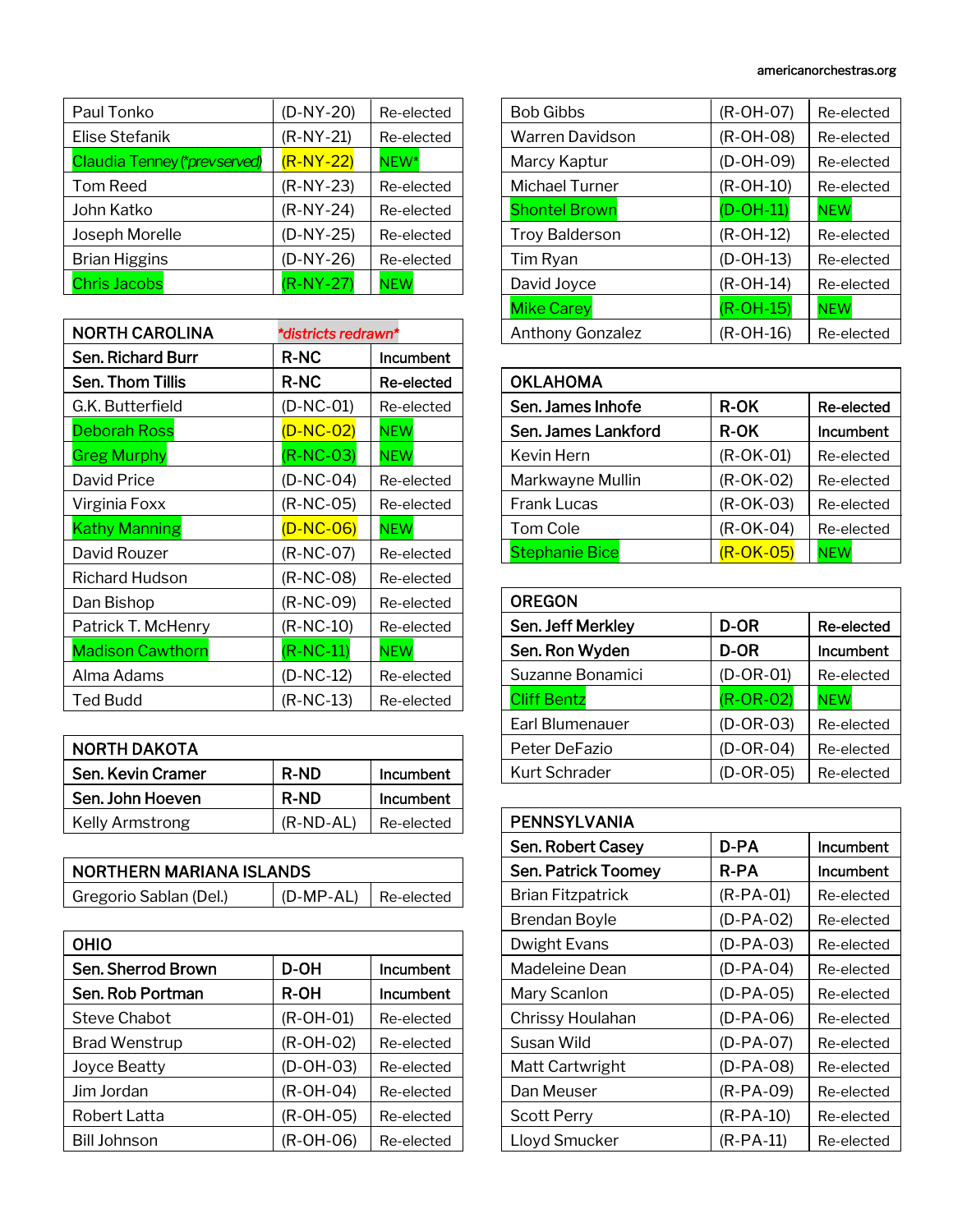| <b>Fred Keller</b>       | $(R-PA-12)$ | Re-elected |
|--------------------------|-------------|------------|
| John Joyce               | $(R-PA-13)$ | Re-elected |
| <b>Guy Reschenthaler</b> | $(R-PA-14)$ | Re-elected |
| Glenn Thompson           | $(R-PA-15)$ | Re-elected |
| Mike Kelly               | $(R-PA-16)$ | Re-elected |
| Conor Lamb               | $(D-PA-17)$ | Re-elected |
| Mike Doyle               | $(D-PA-18)$ | Re-elected |

| <b>PUERTO RICO</b>       |               |              |
|--------------------------|---------------|--------------|
| Jenniffer González-Colón | $ $ (R-PR-AL) | I Re-elected |
| (Resident Commissioner)  |               |              |

| <b>RHODE ISLAND</b>     |             |            |
|-------------------------|-------------|------------|
| Sen. Jack Reed          | D-RI        | Re-elected |
| Sen. Sheldon Whitehouse | D-RI        | Incumbent  |
| David Cicilline         | $(D-RI-01)$ | Re-elected |
| James Langevin          | $(D-RI-02)$ | Re-elected |

| <b>SOUTH CAROLINA</b> |             |            |
|-----------------------|-------------|------------|
| Sen. Lindsey Graham   | R-SC        | Re-elected |
| Sen. Tim Scott        | <b>R-SC</b> | Incumbent  |
| <b>Nancy Mace</b>     | $(R-SC-01)$ | <b>NEW</b> |
| Joe Wilson            | $(R-SC-02)$ | Re-elected |
| Jeff Duncan           | $(R-SC-03)$ | Re-elected |
| William Timmons       | $(R-SC-04)$ | Re-elected |
| Ralph Norman          | $(R-SC-05)$ | Re-elected |
| James Clyburn         | $(D-SC-06)$ | Re-elected |
| <b>Tom Rice</b>       | $(R-SC-07)$ | Re-elected |

| <b>SOUTH DAKOTA</b> |             |            |
|---------------------|-------------|------------|
| Sen. Mike Rounds    | <b>R-SD</b> | Re-elected |
| Sen. John Thune     | <b>R-SD</b> | Incumbent  |
| Dusty Johnson       | $(R-SD-AL)$ | Re-elected |
|                     |             |            |

| <b>TENNESSEE</b>         |             |            |
|--------------------------|-------------|------------|
| <b>Sen. Bill Hagerty</b> | <b>R-TN</b> | <b>NEW</b> |
| Sen. Marsha Blackburn    | <b>R-TN</b> | Incumbent  |
| Diana Harshbarger        | $(R-TN-01)$ | <b>NEW</b> |
| <b>Tim Burchett</b>      | $(R-TN-02)$ | Re-elected |
| Chuck Fleischmann        | $(R-TN-03)$ | Re-elected |
| <b>Scott DesJarlais</b>  | $(R-TN-04)$ | Re-elected |
| Jim Cooper               | $(D-TN-05)$ | Re-elected |
| John Rose                | $(R-TN-06)$ | Re-elected |

| Mark Green    | $(R-TN-07)$ | Re-elected |
|---------------|-------------|------------|
| David Kustoff | $(R-TN-08)$ | Re-elected |
| Steve Cohen   | $(D-TN-09)$ | Re-elected |

| <b>TEXAS</b>          |             |            |
|-----------------------|-------------|------------|
| Sen. John Cornyn      | R-TX        | Re-elected |
| Sen. Ted Cruz         | $R-TX$      | Incumbent  |
| Louie Gohmert         | $(R-TX-01)$ | Re-elected |
| Dan Crenshaw          | $(R-TX-02)$ | Re-elected |
| Van Taylor            | $(R-TX-03)$ | Re-elected |
| <b>Pat Fallon</b>     | $(R-TX-04)$ | <b>NEW</b> |
| Lance Gooden          | $(R-TX-05)$ | Re-elected |
| <b>Jake Ellzey</b>    | $(R-TX-06)$ | <b>NEW</b> |
| Lizzie Fletcher       | $(D-TX-07)$ | Re-elected |
| Kevin Brady           | $(R-TX-08)$ | Re-elected |
| Al Green              | $(D-TX-09)$ | Re-elected |
| Michael McCaul        | $(R-TX-10)$ | Re-elected |
| <b>August Pfluger</b> | $(R-TX-11)$ | <b>NEW</b> |
| Kay Granger           | $(R-TX-12)$ | Re-elected |
| <b>Ronny Jackson</b>  | $(R-TX-13)$ | <b>NEW</b> |
| Randy Weber           | $(R-TX-14)$ | Re-elected |
| Vicente Gonzalez      | $(D-TX-15)$ | Re-elected |
| Veronica Escobar      | $(D-TX-16)$ | Re-elected |
| Pete Sessions (*prev  | $(R-TX-17)$ | NEW*       |
| served)               |             |            |
| Sheila Jackson Lee    | $(D-TX-18)$ | Re-elected |
| Jodey Arrington       | $(R-TX-19)$ | Re-elected |
| Joaquin Castro        | $(D-TX-20)$ | Re-elected |
| Chip Roy              | $(R-TX-21)$ | Re-elected |
| <b>Troy Nehls</b>     | $(R-TX-22)$ | <b>NEW</b> |
| <b>Tony Gonzales</b>  | $(R-TX-23)$ | <b>NEW</b> |
| <b>Beth Van Duyne</b> | (R-TX-24)   | <b>NEW</b> |
| Roger Williams        | $(R-TX-25)$ | Re-elected |
| Michael Burgess       | $(R-TX-26)$ | Re-elected |
| Michael Cloud         | $(R-TX-27)$ | Re-elected |
| Henry Cuellar         | $(D-TX-28)$ | Re-elected |
| Sylvia Garcia         | $(D-TX-29)$ | Re-elected |
| Eddie Bernice Johnson | $(D-TX-30)$ | Re-elected |
| John Carter           | $(R-TX-31)$ | Re-elected |
| <b>Colin Allred</b>   | $(D-TX-32)$ | Re-elected |
| Marc Veasey           | (D-TX-33)   | Re-elected |
| Filemon Vela          | $(D-TX-34)$ | Re-elected |
| Lloyd Doggett         | $(D-TX-35)$ | Re-elected |